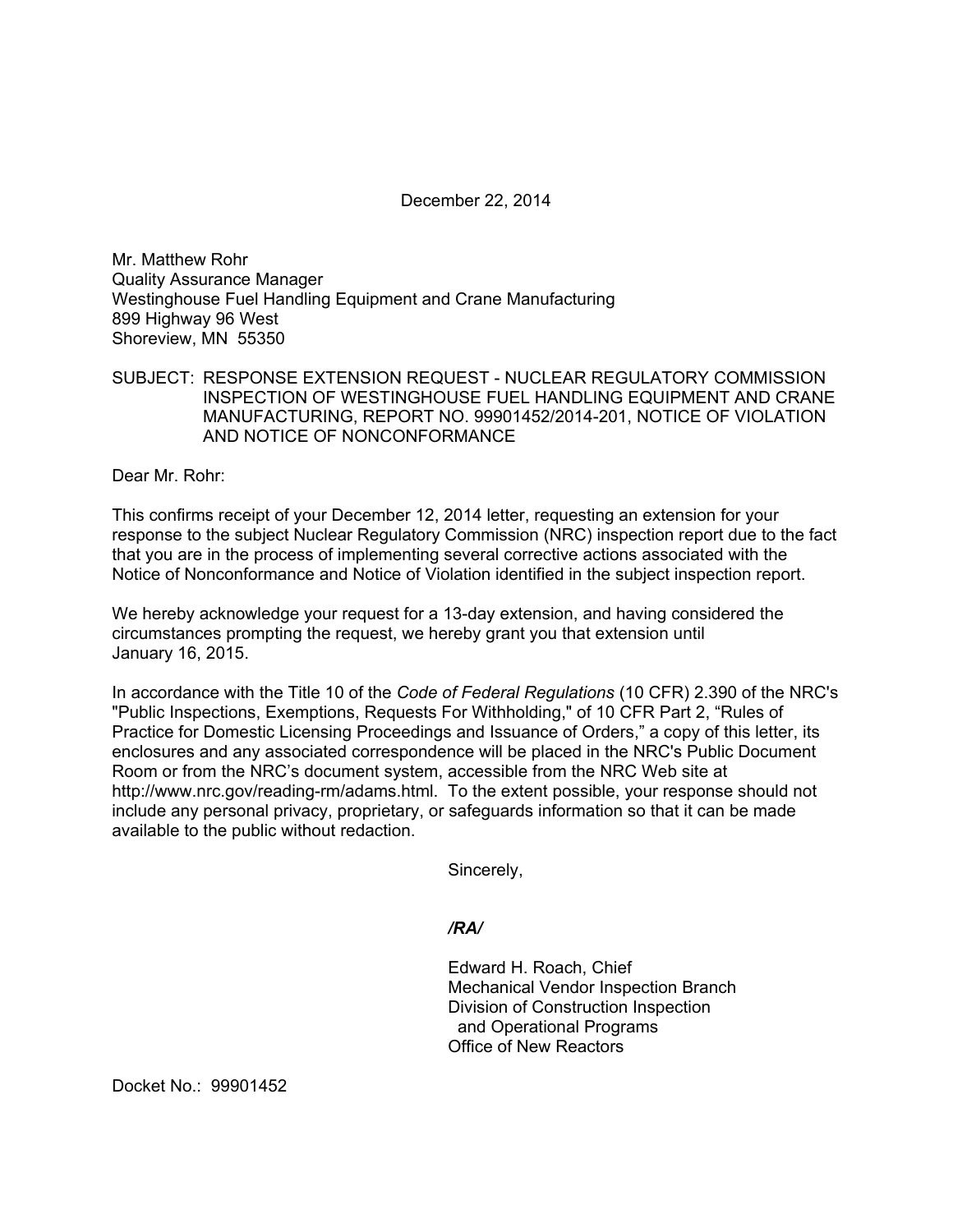Mr. Matthew Rohr Quality Assurance Manager Westinghouse Fuel Handling Equipment and Crane Manufacturing 899 Highway 96 West Shoreview, MN 55350

SUBJECT: RESPONSE EXTENSION REQUEST - NUCLEAR REGULATORY COMMISSION INSPECTION OF WESTINGHOUSE FUEL HANDLING EQUIPMENT AND CRANE MANUFACTURING, REPORT NO. 99901452/2014-201, NOTICE OF VIOLATION AND NOTICE OF NONCONFORMANCE

Dear Mr. Rohr:

This confirms receipt of your December 12, 2014 letter, requesting an extension for your response to the subject Nuclear Regulatory Commission (NRC) inspection report due to the fact that you are in the process of implementing several corrective actions associated with the Notice of Nonconformance and Notice of Violation identified in the subject inspection report.

We hereby acknowledge your request for a 13-day extension, and having considered the circumstances prompting the request, we hereby grant you that extension until January 16, 2015.

In accordance with the Title 10 of the *Code of Federal Regulations* (10 CFR) 2.390 of the NRC's "Public Inspections, Exemptions, Requests For Withholding," of 10 CFR Part 2, "Rules of Practice for Domestic Licensing Proceedings and Issuance of Orders," a copy of this letter, its enclosures and any associated correspondence will be placed in the NRC's Public Document Room or from the NRC's document system, accessible from the NRC Web site at http://www.nrc.gov/reading-rm/adams.html. To the extent possible, your response should not include any personal privacy, proprietary, or safeguards information so that it can be made available to the public without redaction.

Sincerely,

## */RA/*

Edward H. Roach, Chief Mechanical Vendor Inspection Branch Division of Construction Inspection and Operational Programs Office of New Reactors

Docket No.: 99901452

# DISTRIBUTION:

See next page.

| <b>ADAMS ACCESSION No.: ML14353A018</b> |  | <b>NRC-002</b> |
|-----------------------------------------|--|----------------|
|-----------------------------------------|--|----------------|

| <b>OFC</b>       | NRO/DCIP/MVIB  | NRO/DCIP/MVIB |
|------------------|----------------|---------------|
| NAME             | <b>BClarke</b> | ERoach        |
| $\parallel$ DATE | 12/22/2014     | 12/22/2014    |

## **OFFICIAL RECORD COPY**